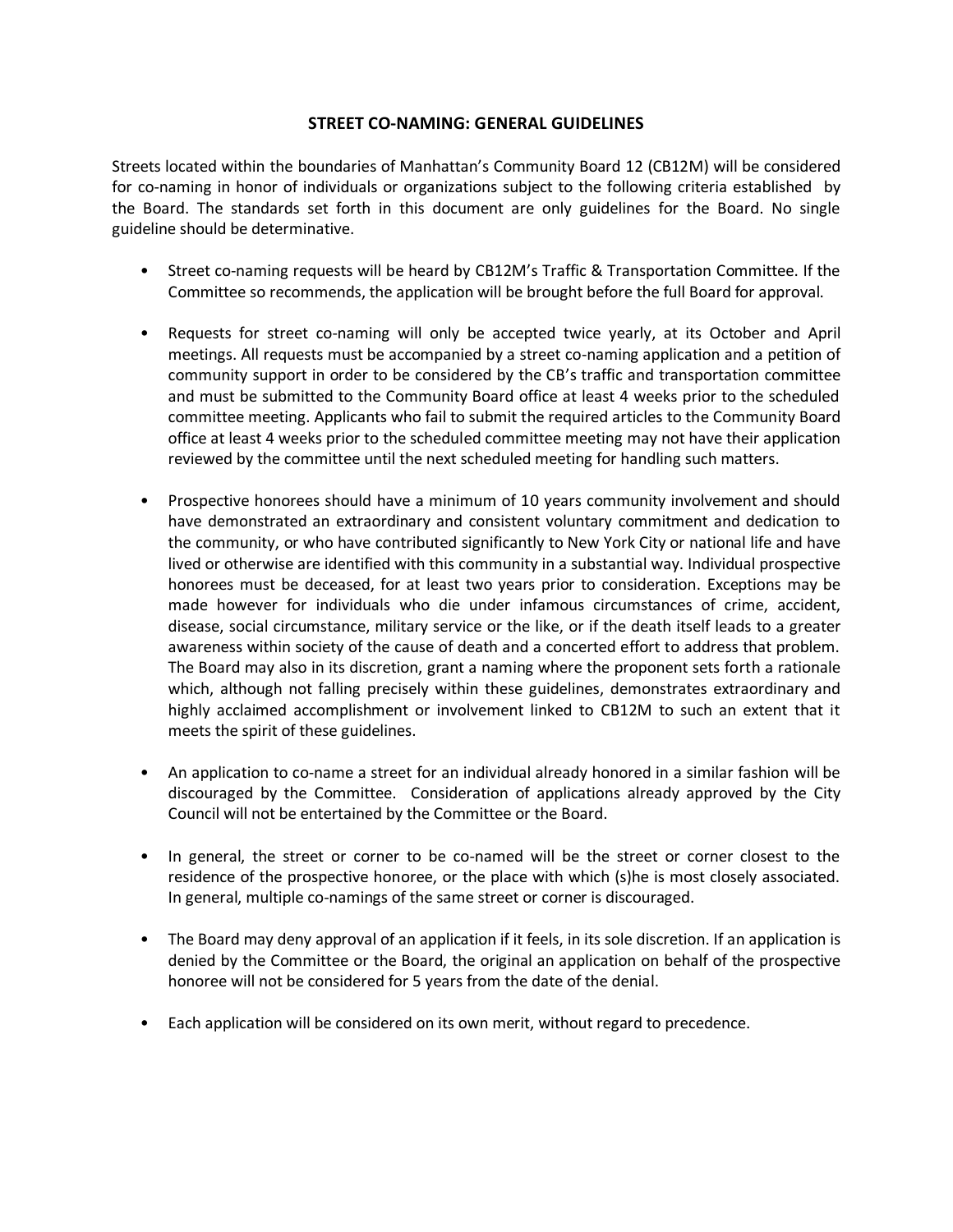## **Street Co-Naming Request Instructions**

Streets located within the boundaries of Manhattan's Community Board 12 (CB12M) will be considered for co-naming in honor of individuals subject to criteria established by the Board. (See attached.) Prospective honorees should have a minimum of 10 years community involvement for individuals and 30 years for organizations and should have demonstrated an extraordinary and consistent voluntary commitment and dedication to the community.

Prospective honorees must be deceased, and should have a minimum of 10 years community involvement and should have demonstrated an extraordinary and consistent voluntary commitment and dedication to the community, or who have contributed significantly to New York City or national life and have lived or otherwise are identified with this community in a substantial way. Exceptions may be made however for individuals who die under infamous circumstances of crime, accident, disease, social circumstance, military service or the like, or if the death itself leads to a greater awareness within society of the cause of death and a concerted effort to address that problem. The Board may also in its discretion, grant a naming where the proponent sets forth a rationale which, although not falling precisely within these guidelines, demonstrates extraordinary and highly acclaimed accomplishment or involvement linked to CB12M to such an extent that it meets the spirit of these guidelines.

The Board may deny approval of an application if it feels, in its sole discretion that such a co-naming despite meeting all of its customary guidelines would tend to bring disrepute upon the community for any reason or would not, in the opinion of the Board, be looked upon favorably by an overwhelming majority of the residents of the district. If an application is denied, no application on behalf of the prospective honoree will be considered for 5 years from the date of the denial.

Requests for street co-namings are considered by the Traffic & Transportation Committee during its October and April meetings. Applications must be submitted to the Community Board office with the required documentation no later than 4 weeks prior to the Committee meeting, which generally meets on the first Monday of the month.

Please submit the following:

- 1. Street Co-naming application, which must be completely filled out, including the proposed honorees name, address and a succinct yet detailed outline indicating why the honoree should be bestowed the honor of having a street co-named after them.
- 2. A brief biographical description such as the date and location of birth, when the individual became part of the community, the connection between the proposed street to be conamed and the prospective honored, and why (s)he should be memorialized with a street co-naming.
- 3. The total number of residences and businesses on the affected block (or blocks, for a corner co-naming), e.g.: xx apartment buildings with yy units and zz ground-floor businesses.
- 4. A petition demonstrating community support for the co-naming proposal which must include the name and location of the proposed co-naming and a brief summary of the reason for same; must be signed by a minimum of 150 people, a majority of whom reside or have businesses within a two-block radius of the proposed co-naming; and must include the printed name and address of each person signing.